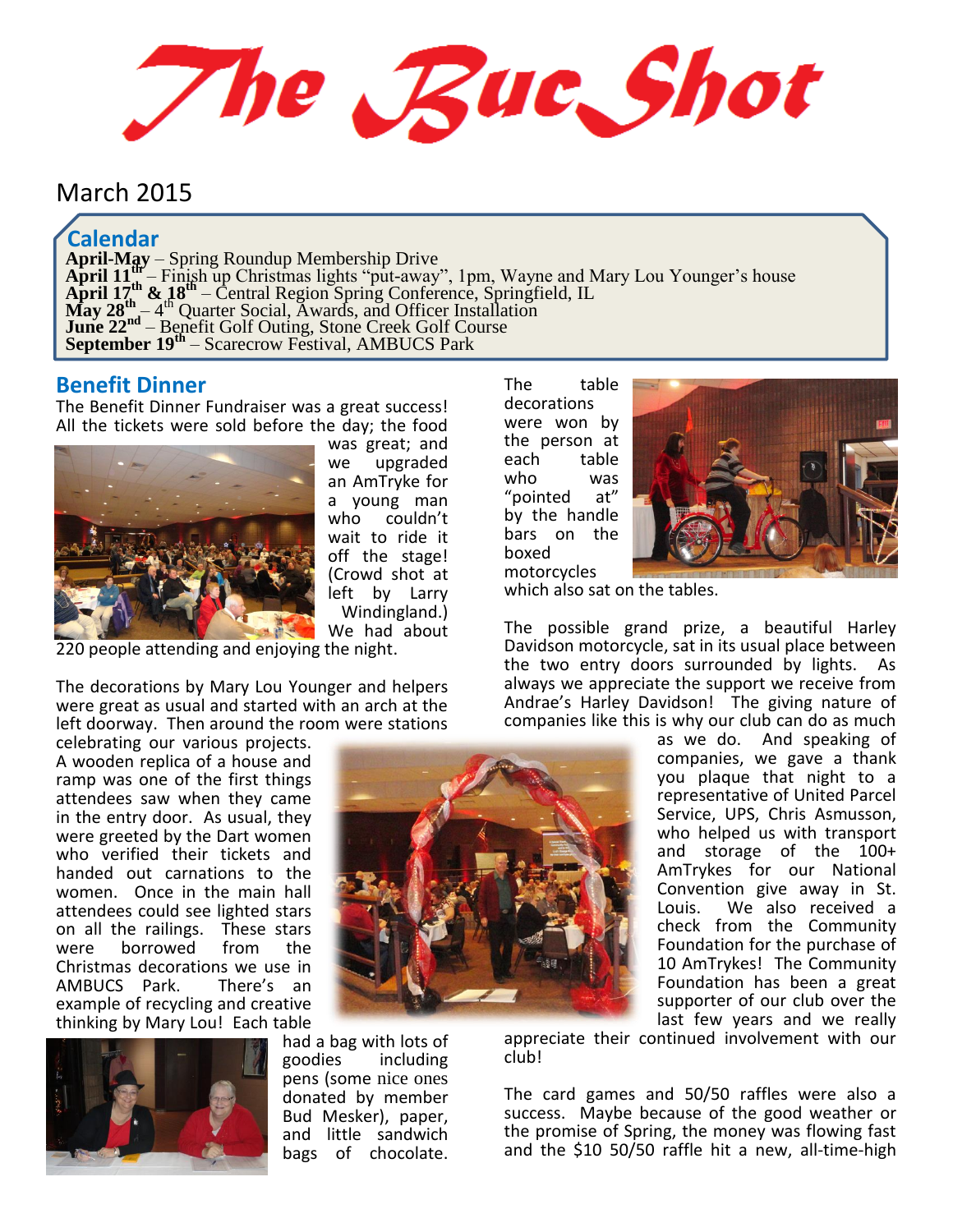dollar amount going to the winner and to the club. The lucky winner danced across the stage to get her fat envelope from GCC AMBUCS supporter, Renae' Strawbridge who, along with others, worked hard to sell the tickets. We couldn't do large events like this without our members and friends working so hard to make it a success. Thank you!

Thanks also to event leaders, Deb and Ray Griest, for another successful fundraiser! They spend about nine months of the year in planning the event, selling the tickets, and soliciting door prizes. Members like this are what makes the GCC AMBUCS club great!

Next year will be our  $30<sup>th</sup>$  event and promises to be wonderful with some special surprises.

# **Central Region Spring Conference**

It's still not too late to register for the Central Region Spring Conference in Springfield, IL, April  $17^{\text{th}}$  and  $18^{\text{th}}$ . The theme this year is *Beach Bums & Bucs* and is hosted by the Springfield AMBUCS club. The conference hotel will be the Downtown Hilton, 700 E Adams, Springfield, 217-789-0709. Registration for the conference is \$90 per member with the same cost for any guests. Each attendee must book their own hotel room. The room rate is \$95 per night.

Send in your registration today!

### **Organize Christmas Lights**

Mary Lou Younger would like help from the members with organizing, labeling, and testing the lights from the storage shed at AMBUCS Park. Please meet at her house at 1pm, Saturday, April  $11^{\text{th}}$ .

### **AmTrykes**

Project leader, Bud Mesker, continues to order AmTrykes and with the help of Scott Price, Keith Jamieson, Roger Adams, and others, the trikes are put together and delivered to people in need. President Keith Jamieson reported that clubs received a notice from National that the 1424 AmTrykes are being recalled. They have discovered that the center support can separate from the rest of the frame during a ride causing the trike to collapse. This is the first ever recall of AmTrykes since the beginning. Owners of this model of the



AmTryke should contact National to receive further instructions. The owners can choose to have the existing frame welded or can return the trike for a reengineered model.

# **AMBUCS Park Upgrades**

On March 10, representatives of the Urbana Park District spoke with us about the next set of improvements to AMBUCS Park. They are continuing with the master plan they developed

before the upgrade of the playground. There are needed improvements to the drive, to the lights in the park, and new walking paths need to be added. Representative, Derek Liebert, right



in the picture, also told us about a request from a resident of the neighborhood to the west of the park, for a sidewalk linking one of the streets in the neighborhood to the driveway around the park. The path would<br>allow wheelchair access from the allow wheelchair access from the neighborhood into the park. This path would be eight feet across in order to accommodate the passing of two wheelchairs. The cost for a path like this could be as much at \$100,000. This path is designated the "southern path" and could be 800-900 feet long. The sanitary district, which owns the park land, may expand into the northwest side of the park so there will be no improvements to the ball field on

the west.

GCC AMBUCS members took this opportunity to make additional suggestions for improvements. Mary Lou Younger asked that the Park District improve the power on the West side of the park to accommodate the holiday lights. Among other suggestions was a restroom on the west side. The high costs for a restroom make a permanent one impossible but a porta potty might be placed there<br>as an alternative. That solution does have That solution does have continuing costs so the park district will have to evaluate that. Another suggestion was for more bleachers at the ball field used by the Challenger League. When the Park District redid the bleachers to accommodate wheelchairs some seats were lost. This resulted in parents and spectators having to stand during the games. We also asked about improving the area in the center of the park that currently has water issues and tall weeds. This area presents a barrier during the Scarecrow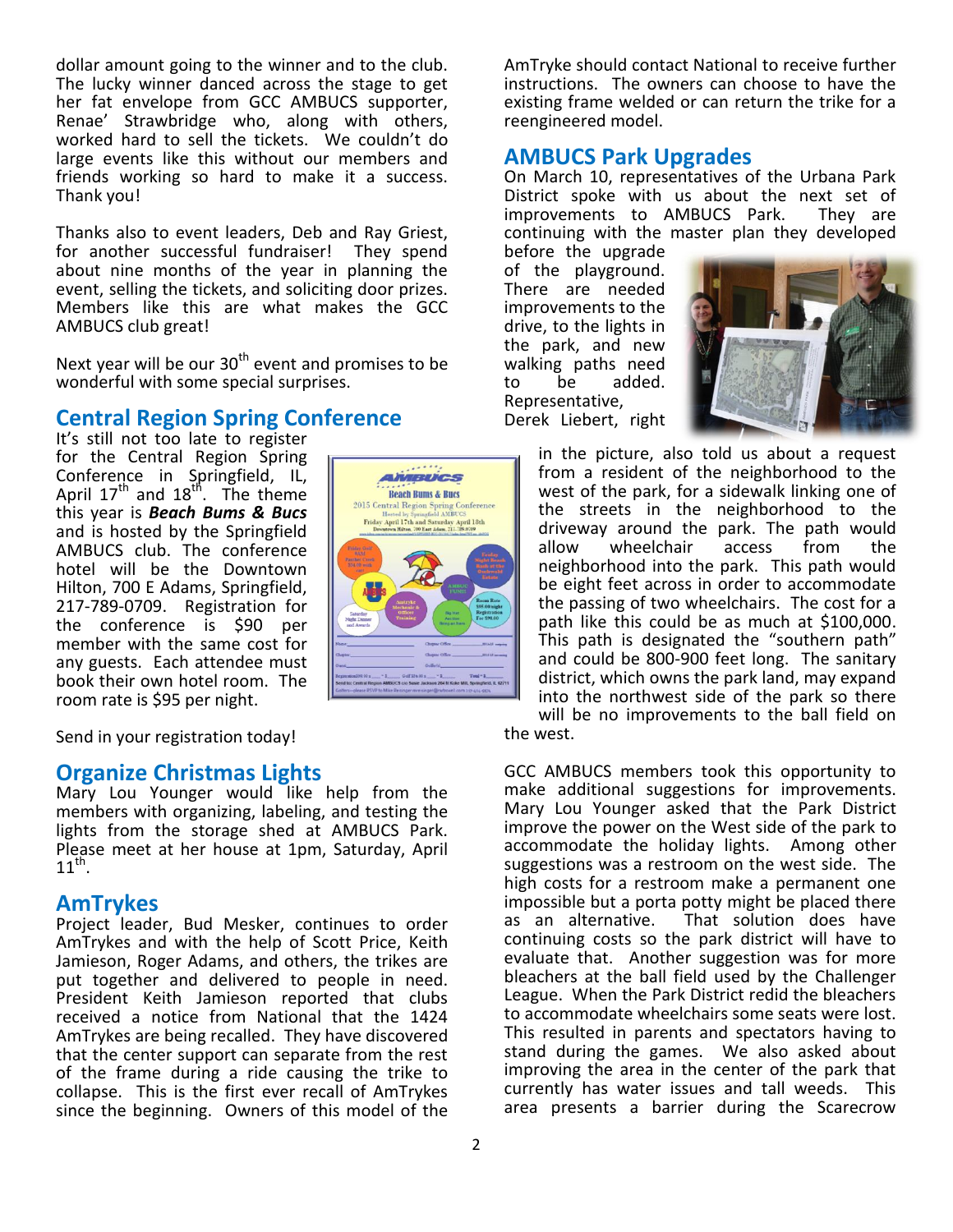festival to people moving from the car show on the west to the main part of the festival on the east. The park district will evaluate the club's suggestions to determine if they can be included in future improvement plans.

## **Visibility Month**

For Visibility Month we had an article printed in the News-Gazette, the local Champaign, IL, paper, and we created a movie of our various projects throughout the year. The movie is posted on YouTube and was playing on the big screen at the Benefit Dinner. It can be viewed at [http://youtu.be/1VtIH9-r87Y](https://webmail.illinois.edu/owa/redir.aspx?SURL=TNbLjIX9mK9_tXqBGPdHAUnBO6pJ4sqUAYdZdBay0TjDEhqxdzvSCGgAdAB0AHAAOgAvAC8AeQBvAHUAdAB1AC4AYgBlAC8AMQBWAHQASQBIADkALQByADgANwBZAA..&URL=http%3a%2f%2fyoutu.be%2f1VtIH9-r87Y)

Please keep wearing your "Ask me About AMBUCS" buttons and be ready to tell people all about what we do! If you still don't have a button, contact Larry Windingland.

# **Big Hat AmTryke Checking Project**

Big Hat President, Larry Windingland, reminded the Big Hat members to continue to check on past AmTryke recipients to make certain they are still using their trikes. If not, the member should arrange to get the trike back so it can be repurposed and used by another person.

### **Speakers:**

# **Brian Hagy and Darin Wolken**

March  $24<sup>th</sup>$  found the group listening to speakers from Developmental Services Center, DSC, about a program they operate called The Prompting Theater. Brian Hagy, (left in the picture), has been the director for 19 years and after doing some reading he realized that Champaign is quite the center for movie

center for movie making so he contacted some of the people making the movies and Champaign and arranged to do a movie of the Prompting Theater's latest production, "Who Stole My Hoo-to Foo-to Boo-to Bah?".



The story is a take off of some Dr. Seuss books. They filmed the movie all around the Champaign area including Parkland College, some vineyards, County Market, and even in Brian's house. The story line starts with the main character, Simon Spingle Spore losing his Hoo-to toy and trying to find it. Simon was played by our other speaker, Darin Wolken, and he ran some of the lines for us. The movie will premier at the Art Theater in downtown Champaign, April  $21<sup>st</sup>$ , 7:30pm. It will

be a real "red carpet" affair with the actors' dressing in their finest clothes. The audience is encouraged to also dress formally like they were on the Red Carpet in Hollywood for a big premier. There is no cost to attend the hour-long movie but they do suggest a \$10/ticket donation to the Prompting Theater to support their future projects.

### **Speaker: Stephanie Glad, DSC**

One of the programs at Developmental Services Center, DSC, is the Self Advocacy group. They are people with disability issues that work to help regular people to understand their challenges and

to educate the public in how to interact with people with disabilities. They also advocate for the right to make their own decisions about their own lives. The group helps each other when life becomes more than they can handle. Stephanie told us about a subprogram called "Spread the Word to End the Word" which tries to get people not to use



the "R" word. The group also has conferences where members can attend seminars on such subjects as living on their own, using technology, navigating government programs, and even Zoomba classes. This group has something in common with AMBUCS in that they help people with disabilities to live more independently, too.

We thank all of our speakers for taking the time to come and visit with us!

### **Challenger League**

The Challenger League games will be starting at the end of April. The full schedule can be found on their Web site at

#### <http://www.tomjonesleague.org/schedule>

and they can always use volunteers to help the players around the bases.

# **Holiday Parade and Float Work**

Mary Lou Younger would like to have a list of the members who worked on our float for the Holiday Parade in downtown Champaign. Please let her know if you worked on this project.

### **Board Action**

There was a special board meeting on March  $17<sup>th</sup>$ to discuss helping a low-income friend of a friend with the purchase of a new battery for her wheelchair. The board voted to order the battery at a cost of \$120.